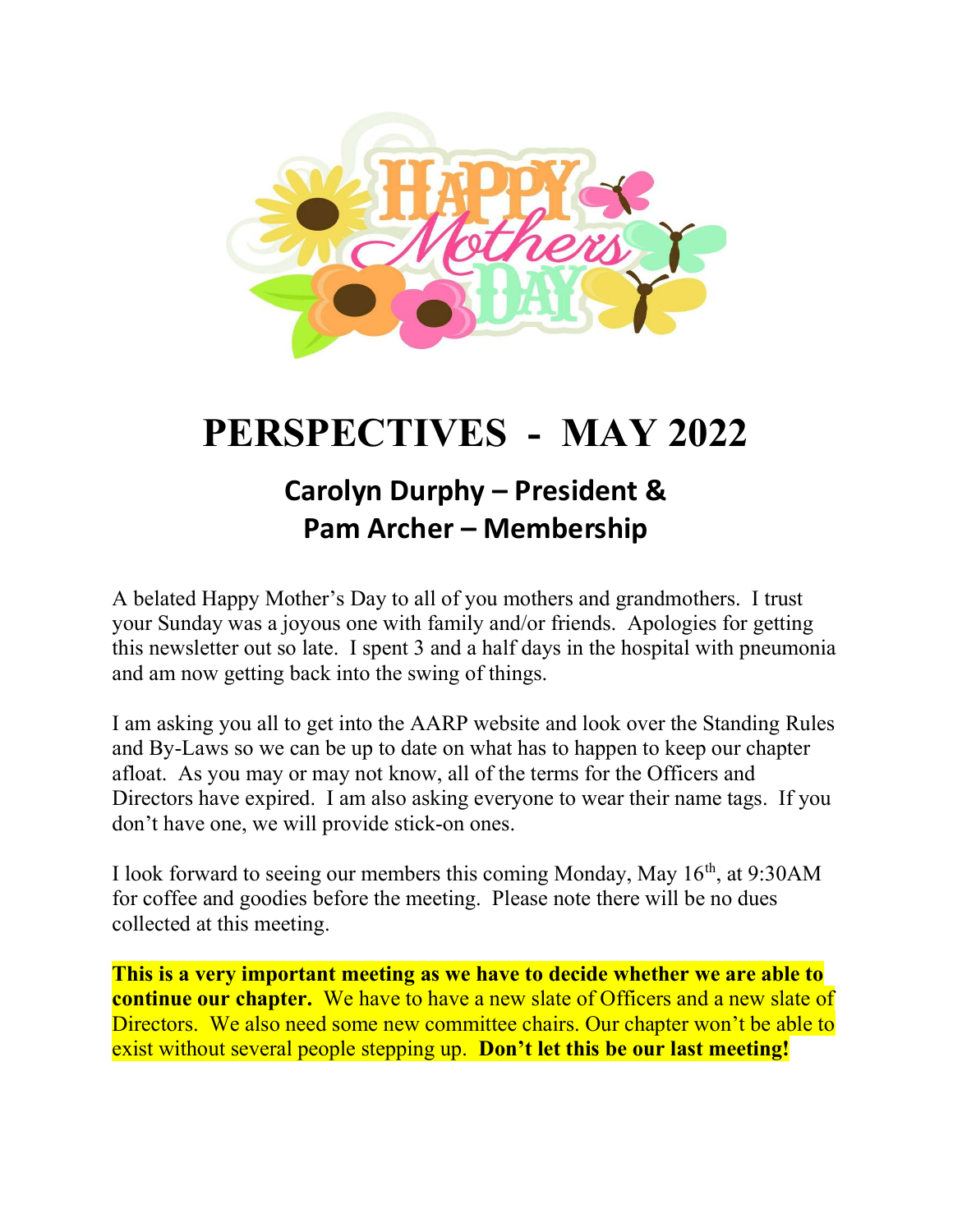

May Birthdays – Pam Archer

Bouquets of Birthday wishes to:

Ed Bunting, Vicky Fleming, Alice Grgas, Clive Louden, Rani Manhard, Judi Marzolino, Dean Munsell, Linda Ogletree, Pierre Payette, Patti Pfeifer, Deborah Raines, Kathleen Saladino, David Schubert, Robert Spencer, and Linda Ticomb



#### Sunshine Report –

Get well cards were sent to Carolyn Durphy and Maynard Matthies. Additionally a Sympathy card was sent to Ray Wareham on the death of his wife Marlene.

## Memorial Service – Carolyn Durphy

There will be a memorial service for Madeline Salustri on Saturday, May 21st at 11:00AM at the Lake of the Woods Church with a reception following in Fellowship Hall.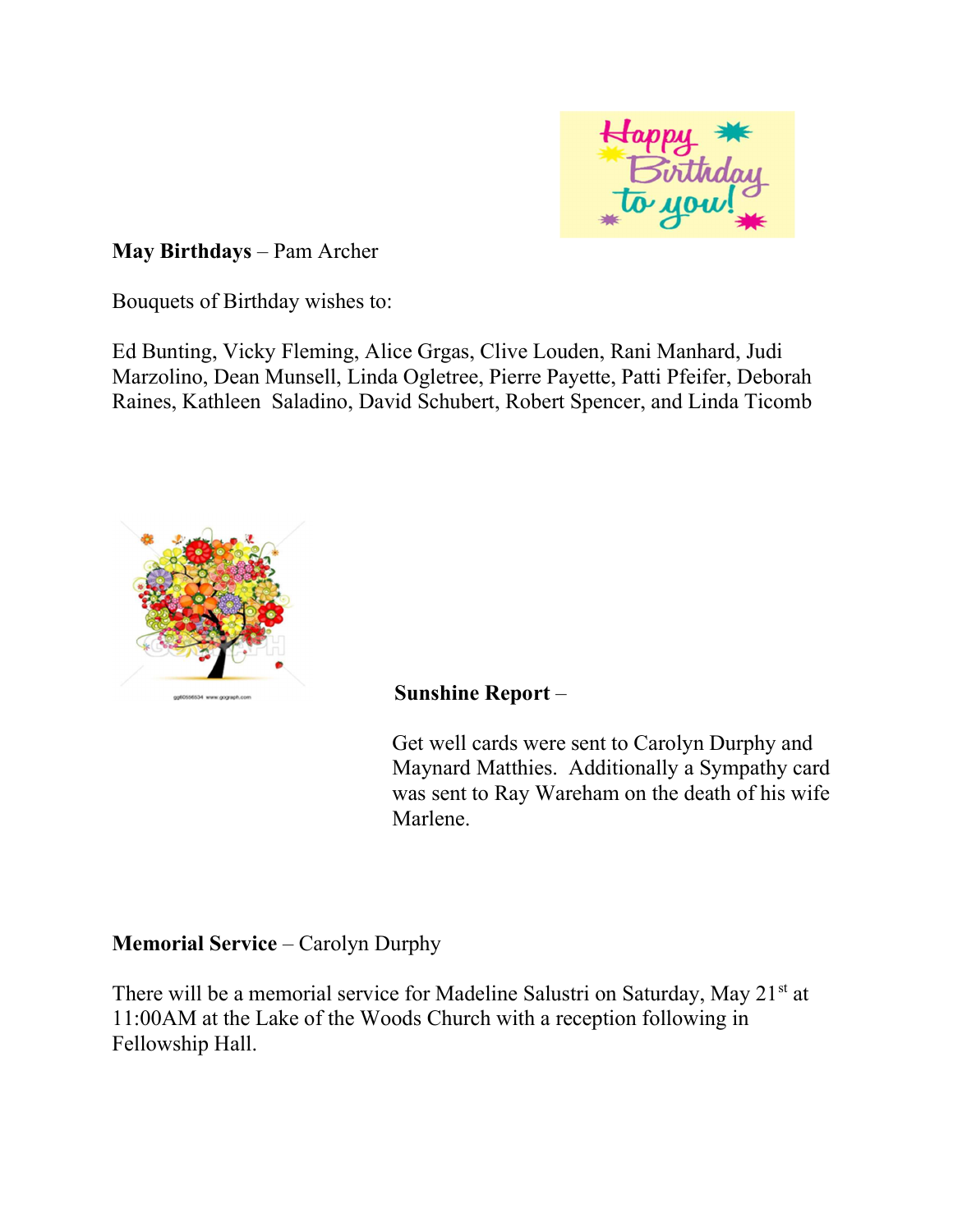#### Fall Prevention – Sandie Frame

With age we become more prone to falling. Between COVID and winter activity slow-down you may have kept from exercising as much. Warmer weather is here so it is time to try a few exercises that will help your balance and strength and hopefully reduce your risk of falling so you can get outside and enjoy the season.

## Wall Press

- 1. Stand on a non-slip surface facing the wall. Stand an arms- length away from the wall.
- 2. Have your palms on the wall at chest height and lean forward, bending slightly at the elbows, until hour heels life off the floor.
- 3. Bend you elbows half0way while keeping your arms close to y our body and your back, legs and hips straight.
- 4. Slowly straighten y our arms back to the starting position.
- 5. Repeat Steps  $1 4$  five times for three sets. This is like a standing pushup.

## Sit to Stand from Chair

- 1. Sit toward the front of a sturdy chair with your knees bent and your feet flat on the floor, hip width apart. You can use a pillow or cushion on the chair if that will help.
- 2. Rest hands lightly on the seat (or on the armrests if a chair with armrests is needed), keeping your back and necks straight and your chest slightly forward.
- 3. Lean your torso forward by hinging from your hips to shift your weight over your knees and feet.
- 4. To stand, breath out, firmly tuck in your tummy, squeeze your buttocks and push through your heels.
- 5. If necessary, use your hands to push yourself up and out of the chair.
- 6. Slowly return to the seated position. Do not collapse back into the chair.
- 7. Repeat Steps  $1 5$  five times for three sets.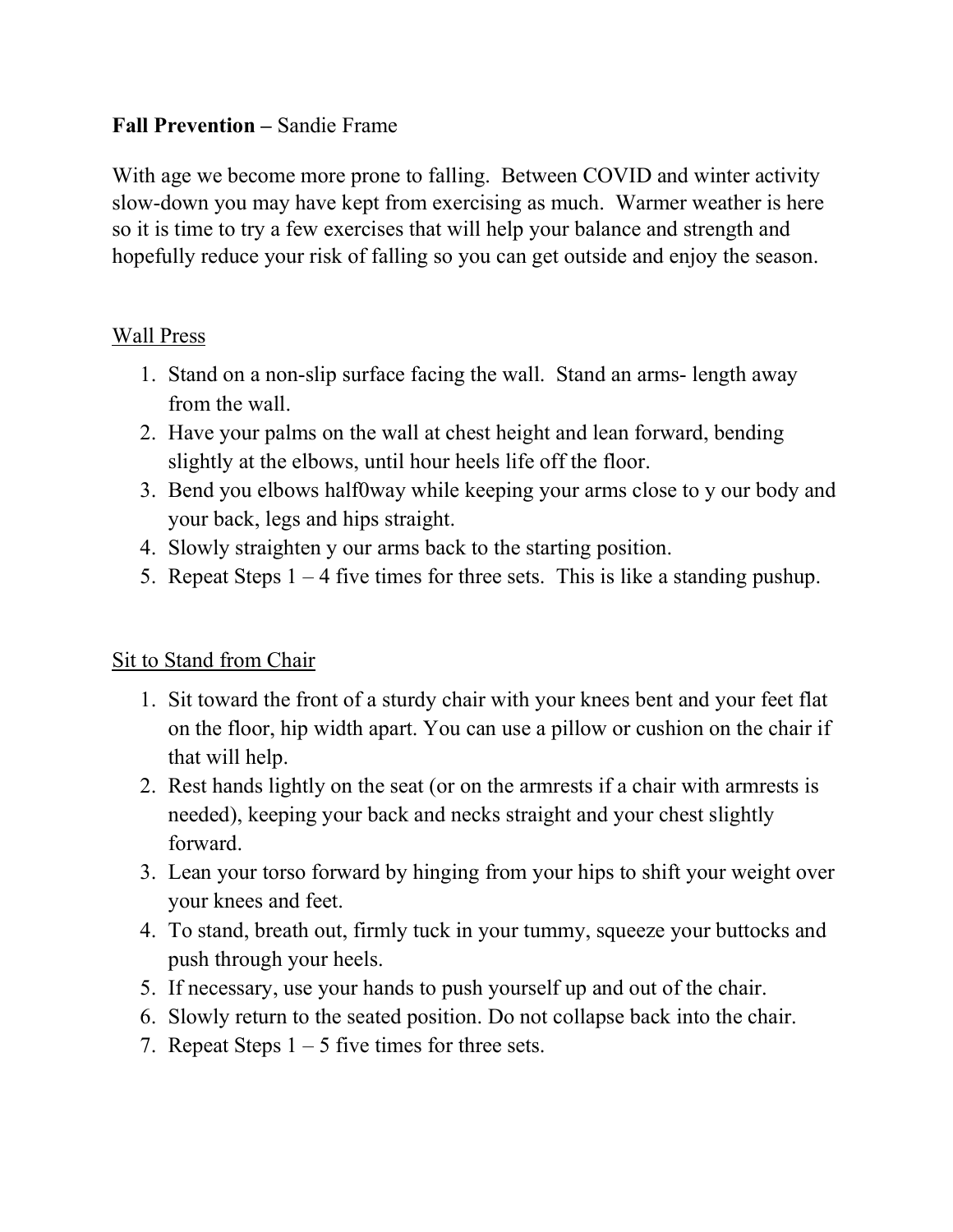#### Seated Arm and Leg Lift

- 1. Sit in a chair with feet flat on the floor and arms at y our side
- 2. Simultaneously raise right lower leg (and foot) and left arm. Keep your tummy tight and your toes pointed toward the ceiling.
- 3. Slowly lower and repeat with opposite arms and leg.
- 4. Repeat Steps  $1 3$  Ten times on each side.

Source: Women's Health Initiative Fall/Winter 2021 Exercises adapted from: Stanton, M. (2021 April 10) Four easy strength training moves. (https://www.consumer reports.org/exercise, fitness/easy strength training moves.